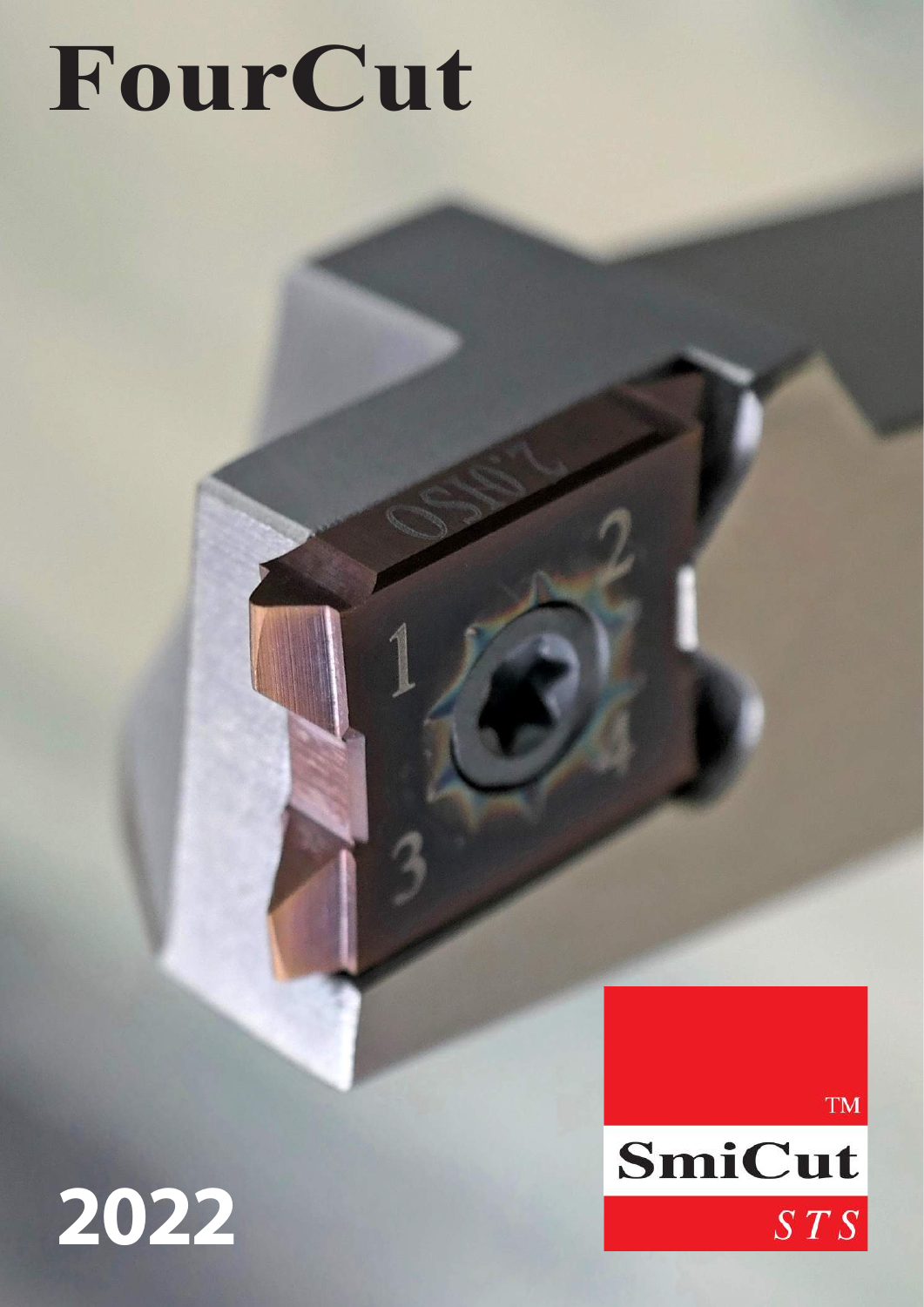## **FourCut**  *THREADING*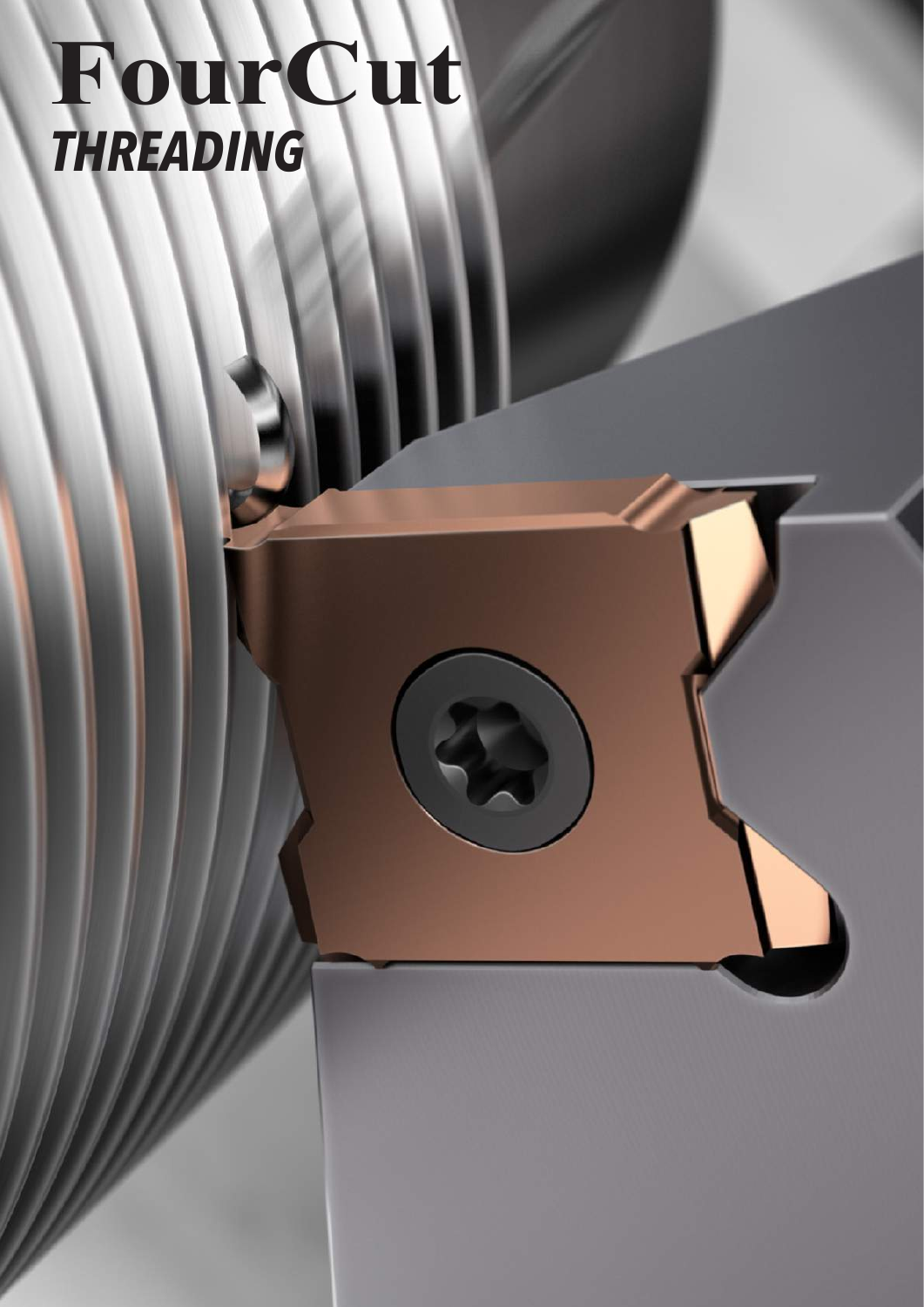

### <span id="page-2-0"></span>**CONTENTS**

| <b>FourCut Advantages</b> | 4  |
|---------------------------|----|
| <b>Cutting Data</b>       | 6  |
| <b>Threading Inserts</b>  | 8  |
| <b>Toolholders</b>        | 12 |
| <b>Grooving Inserts</b>   | 14 |

**The Schmidt family has developed and produced cutting tools for more than 60 years. Today there are three generations working in the company. Threading tools has always been the main product for the Schmidt family. The company is located in Sweden.**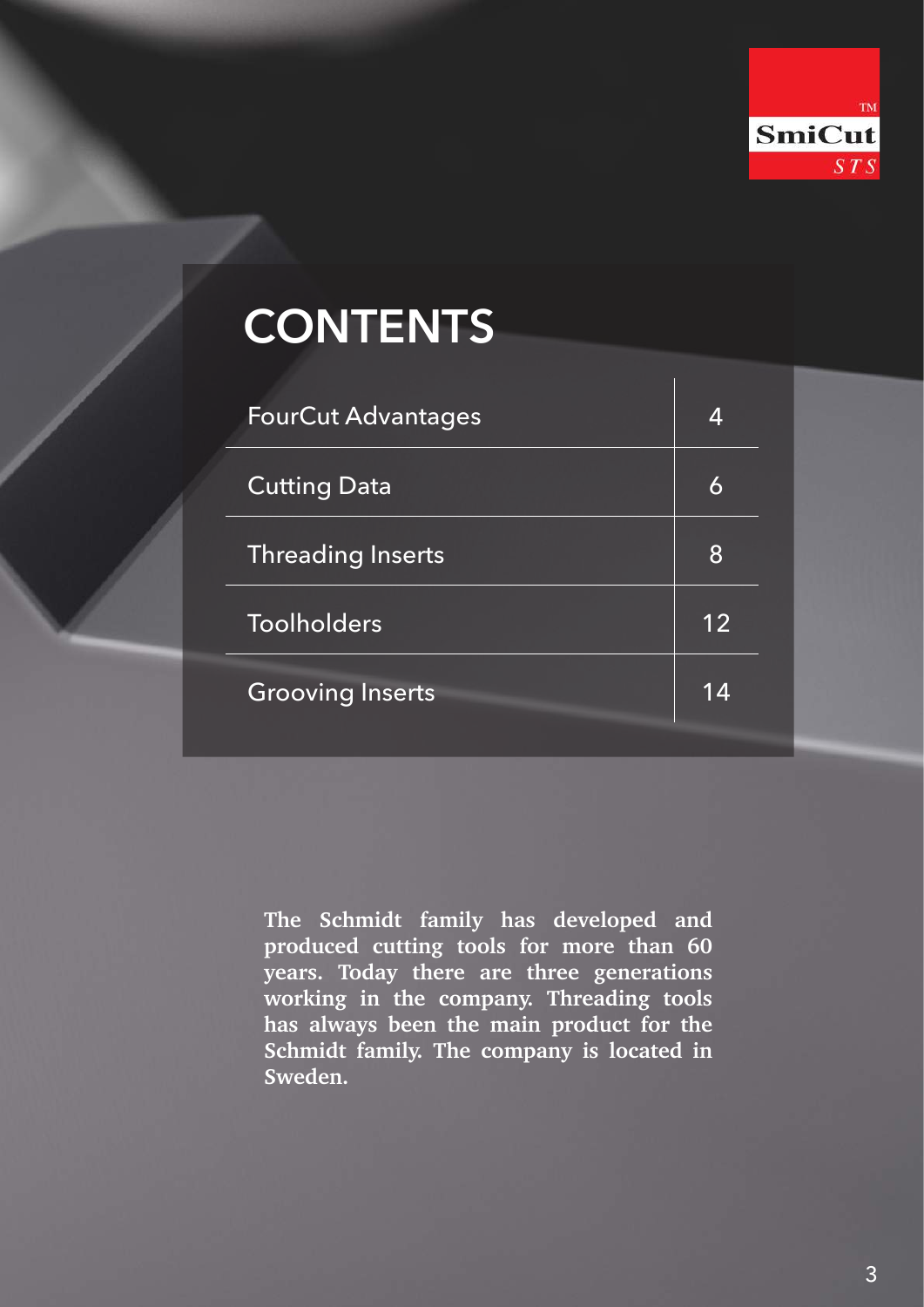## <span id="page-3-0"></span>Cost-effective

## **FourCut**

*The Master of Threading*

#### Four Cutting Edges *for the Price of Three*



## 1 3 2 4

As the price for the inserts are the same, the FourCut threading insert is 25% cheaper as it has four cutting edges instead of three.







#### Strong and Stable Machining

FourCut is a vertical insert. This gives a very strong insert. The cutting forces go in to the insert and you don´t need any anvil as the carbide insert take up the forces.

- No problem with the side forces as the flat surface of the insert take up these forces.
- No weak point on the toolholder.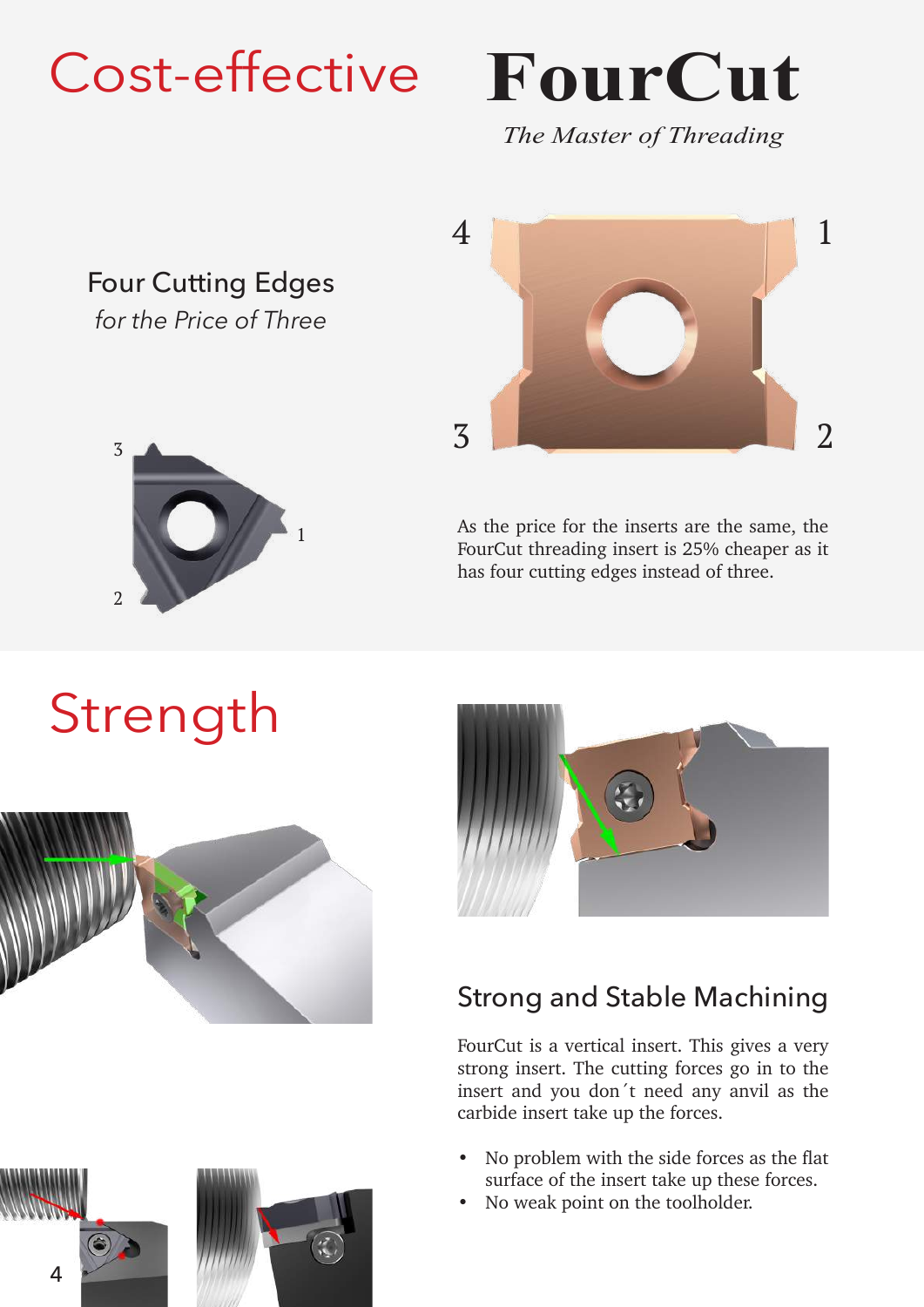

With a vertical insert the accessibility gives you two main advantages.

- Less waste of material as you don't need to turn away material to be able to make the thread.
- As you have more space you can use a live center when you are threading small diameters. This will give you a stable machining and a better quality of the thread.



## Optimal Clearance



7° is optimal



#### Perfect Cutting Conditions

The inserts are ground on all sides with a complex grinding technology on 6-axis grinding machines to get a 7° clearance angle all around the thread profile which gives the following advantages:

- Extra clearance on the flanks gives better cutting conditions.
- Same toolholder for different helix angles as the extra clearance allow you to have bigger difference in helix angle.
- Less clearance on the radius gives stronger cutting edge and longer tool life.





 $50 - 1$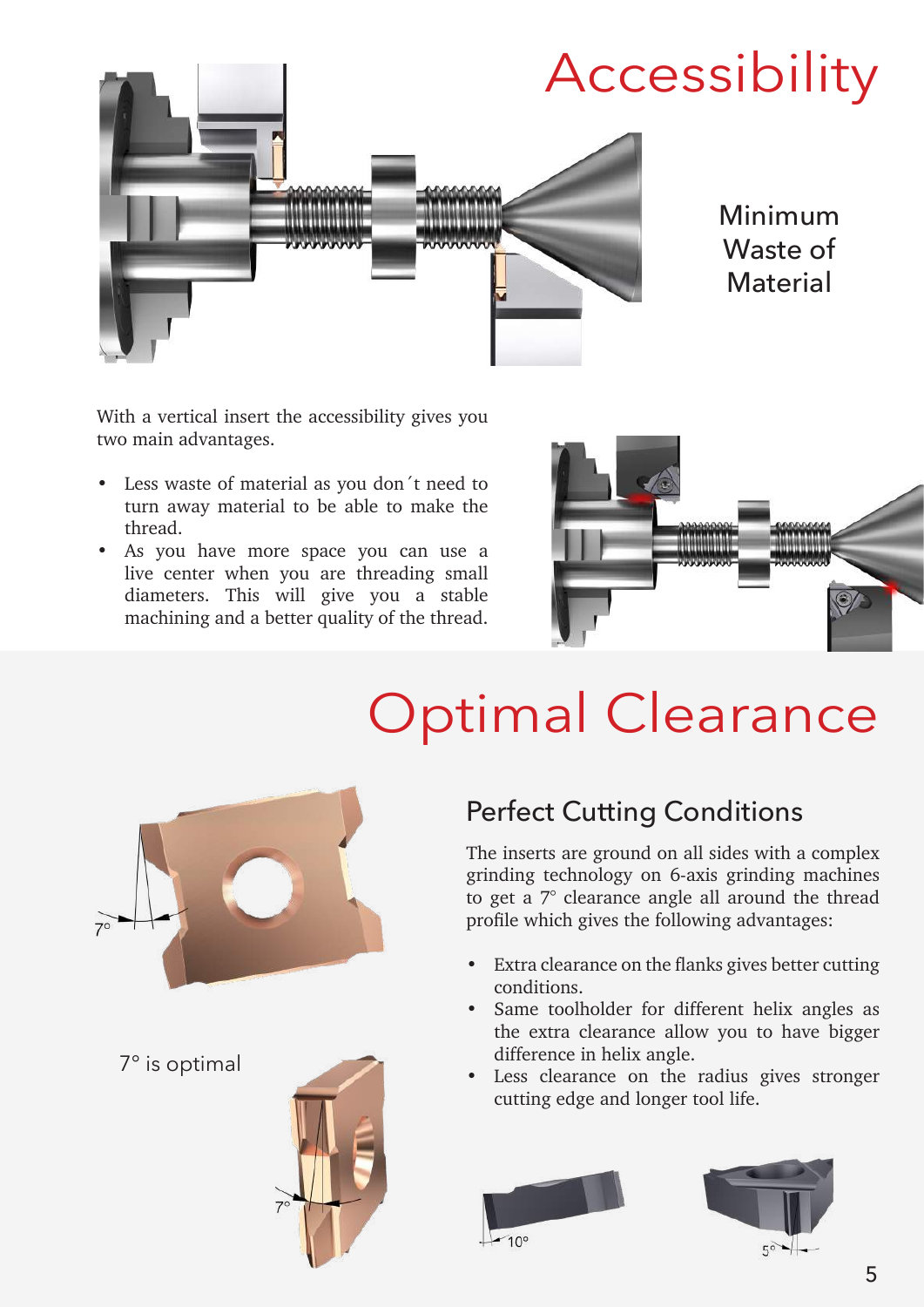<span id="page-5-0"></span>

### Cutting Speed (V ) and Material Factor (F  $_{\rm m}$ )

| <b>MATERIAL</b> |                             | <b>Hardness</b><br>HB | <b>Tensile Strenght</b><br>$N/mm^2$ | <b>Cutting Speed</b><br>$(V_{c})$ m/min | <b>Material Factor</b><br>$(F_n)$ |
|-----------------|-----------------------------|-----------------------|-------------------------------------|-----------------------------------------|-----------------------------------|
| Steel           | Low carbon, $C < 0.25%$     | < 120                 | < 400                               | $150 - 200$                             | 1,2                               |
|                 | Medium carbon, C < 0,55%    | < 200                 | < 700                               | $120 - 170$                             | 1,1                               |
|                 | High carbon, $C < 0.85\%$   | < 250                 | < 850                               | $110 - 150$                             | 1,0                               |
|                 | Low alloy                   | < 250                 | < 850                               | $100 - 140$                             | 1,0                               |
|                 | High alloy                  | < 350                 | < 1200                              | $70 - 110$                              | 0,9                               |
|                 | Hardened, HRC < 45          |                       |                                     | $60 - 100$                              | 0,8                               |
|                 | Hardened, HRC < 55          |                       |                                     | $30 - 60$                               | 0,7                               |
|                 | Hardened, HRC < 65          |                       |                                     | $20 - 40$                               | 0,6                               |
| Cast iron       | Lamellar graphite           | < 150                 | < 500                               | $130 - 180$                             | 1,2                               |
|                 | Lamellar graphite           | < 300                 | < 1000                              | $100 - 150$                             | 1,1                               |
|                 | Nodular graphite, malleable | < 200                 | < 700                               | $100 - 150$                             | 1,0                               |
|                 | Nodular graphite, malleable | < 300                 | < 1000                              | $80 - 120$                              | 0,9                               |
| Stainless steel | Free machining              | < 250                 | < 850                               | $130 - 180$                             | 1,0                               |
|                 | Austenitic                  | < 250                 | < 850                               | $90 - 140$                              | 0,9                               |
|                 | Ferritic and austenitic     | < 300                 | < 1000                              | $80 - 120$                              | 0,8                               |
| Titanium        | Unalloyed                   | < 200                 | < 700                               | $60 - 80$                               | 0,8                               |
|                 | Alloyed                     | < 270                 | < 900                               | $50 - 70$                               | 0,7                               |
|                 | Alloyed                     | < 350                 | < 1250                              | $30 - 50$                               | 0,6                               |
| Nickel          | Unalloyed                   | < 150                 | < 500                               | $80 - 120$                              | 0,8                               |
|                 | Alloyed                     | < 270                 | < 900                               | $60 - 80$                               | 0,7                               |
|                 | Alloyed                     | < 350                 | < 1250                              | $50 - 70$                               | 0,6                               |
| Copper          | Unalloyed                   | < 100                 | < 350                               | $150 - 250$                             | 1,0                               |
|                 | Brass, bronze               | < 200                 | < 700                               | $130 - 180$                             | 1,0                               |
|                 | High strength bronze        | < 470                 | < 1500                              | $60 - 80$                               | 0,8                               |
| Aluminium       | Unalloyed                   | < 100                 | < 350                               | $500 - 900$                             | 1,4                               |
|                 | Alloyed, Si < 0.5%          | < 150                 | < 500                               | $400 - 800$                             | 1,3                               |
|                 | Alloyed, Si < 10%           | < 120                 | < 400                               | $300 - 500$                             | 1,2                               |
|                 | Alloyed, Si > 10%           | < 120                 | < 400                               | $200 - 400$                             | 1,1                               |
| Inconel         | 718                         | < 370                 |                                     | $50 - 70$                               | 0,6                               |
| Graphite        |                             |                       |                                     | $300 - 500$                             | 1,0                               |



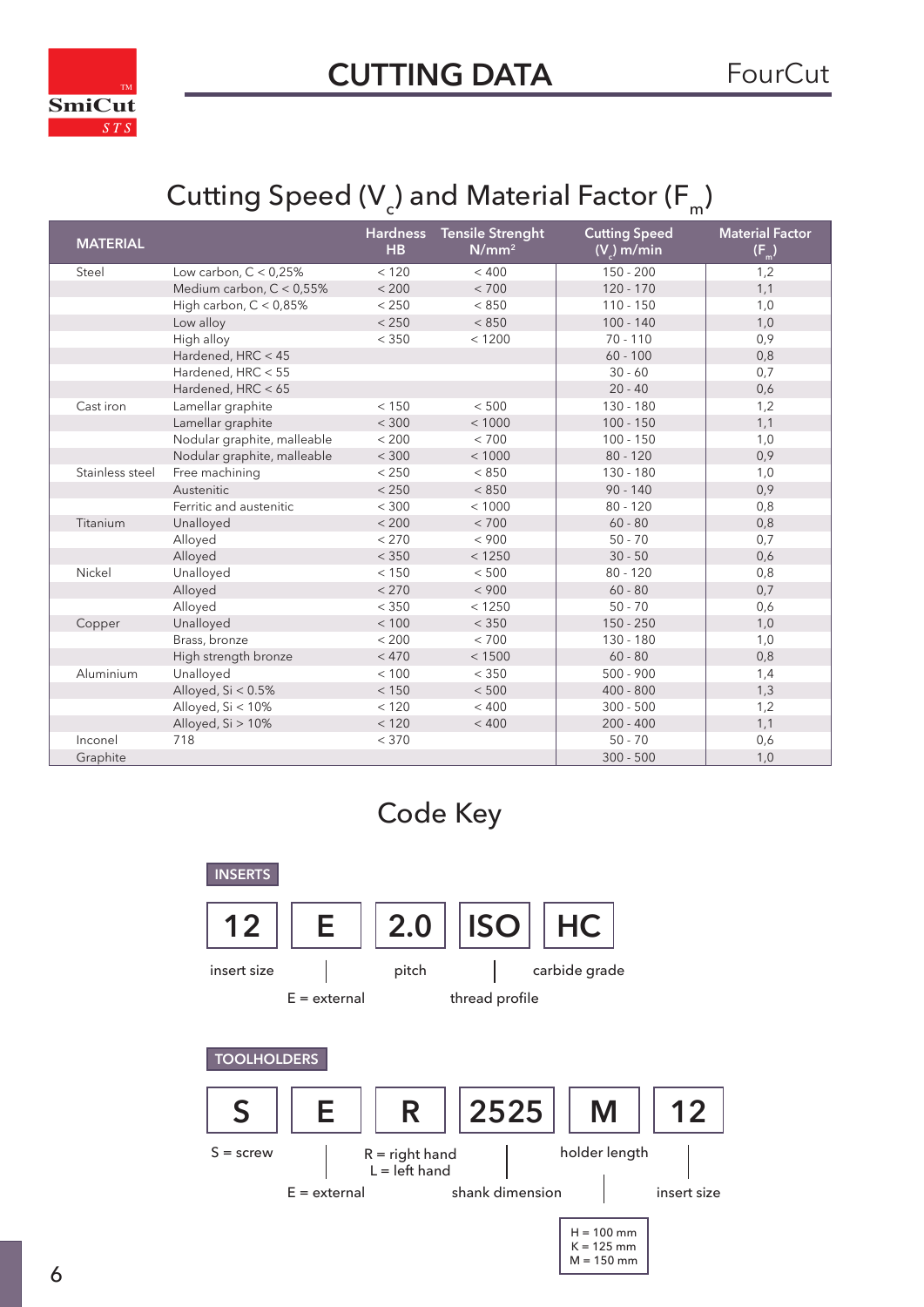### FourCut **[CUTTING DATA](#page-2-0)**



#### Number of Passes

|            | Pitch     |    |            |     |     |     |                          | <b>Material Factor (F<sub>m</sub>)</b> |                |                |                |         |
|------------|-----------|----|------------|-----|-----|-----|--------------------------|----------------------------------------|----------------|----------------|----------------|---------|
| <b>ISO</b> | <b>UN</b> | W  | <b>NPT</b> | 0,6 | 0,7 | 0,8 | 0,9                      | 1,0                                    | 1,1            | 1,2            | 1,3            | 1,4     |
| 0,5        |           |    |            |     | 6   | 5   | 4                        | 4                                      | 4              | 4              | 4              |         |
| 0,75       | 32        | 28 |            | 8   | 6   | 6   | 5                        | $\overline{4}$                         | $\overline{4}$ | $\overline{4}$ | 4              | 4       |
| 1,0        | 28-24     | 19 |            | 8   | ⇁   | 6   | 6                        | 5                                      | 5              | 4              | 4              | 4       |
| 1,25       | 20        |    |            | 9   | 8   |     | 6                        | 6                                      | 5              | 5              | 4              | 4       |
| 1,5        | 18-16     | 14 |            | 10  | 9   | 8   | $\overline{\phantom{a}}$ | 6                                      | 5              | 5              | 5              |         |
| 1,75       | 14        |    |            | 12  | 10  | 9   | 8                        | 7                                      | 6              | 6              | 5              | 5       |
| 2,0        | $13 - 12$ |    | 27         | 14  | 12  | 11  | 9                        | 8                                      | 8              | $\overline{7}$ | $\overline{ }$ | Α       |
| 2,5        | $11 - 10$ | 11 | 18         | 16  | 14  | 13  | 11                       | 10                                     | 9              | 8              | 8              |         |
| 3,0        | $9 - 8$   |    | 14         | 18  | 16  | 14  | 12                       | 11                                     | 10             | $\circ$        | 8              | 8       |
| 3,5        | ⇁         |    |            | 20  | 17  | 15  | 13                       | 12                                     | 11             | 10             | 9              | $\circ$ |
|            |           |    | 11,5       | 22  | 19  | 16  | 14                       | 13                                     | 12             | 11             | 10             | $\circ$ |

#### Radial Infeed Each Pass

|              |                |    |            |                |    |    |                |                | Percentage of the total infeed |                |                |                |                |                |                |                |                |
|--------------|----------------|----|------------|----------------|----|----|----------------|----------------|--------------------------------|----------------|----------------|----------------|----------------|----------------|----------------|----------------|----------------|
| <b>PASS</b>  | $\overline{4}$ | 5  | $\epsilon$ | $\overline{7}$ | 8  | 9  | 10             | 11             | 12                             | 13             | 14             | 15             | 16             | 17             | 18             | 19             | 20             |
| $\mathbf{1}$ | 33             | 28 | 25         | 22             | 20 | 19 | 18             | 16             | 14                             | 12             | 11             | 11             | 11             | 11             | 10             | 10             | 9              |
| 2            | 27             | 24 | 20         | 18             | 17 | 16 | 15             | 14             | 13                             | 11             | 10             | 10             | 10             | 10             | 10             | 9              | 9              |
| 3            | 22             | 19 | 17         | 16             | 15 | 14 | 13             | 12             | 11                             | 10             | 9              | 9              | 9              | 9              | 9              | 8              | 8              |
| 4            | 18             | 16 | 15         | 14             | 13 | 12 | 11             | 10             | 9                              | 9              | 9              | 8              | 8              | 9              | 8              | $\,8\,$        | 8              |
| 5            |                | 13 | 13         | 12             | 11 | 10 | 9              | 8              | 8                              | 8              | 8              | 8              | 8              | 8              | 8              | $\overline{7}$ | $\overline{7}$ |
| 6            |                |    | 10         | 10             | 10 | 9  | 8              | 8              | 8                              | 8              | 8              | $\overline{7}$ | $\overline{7}$ | $\overline{7}$ | $\overline{7}$ | 6              | 6              |
| 7            |                |    |            | 8              | 8  | 8  | 7              | 8              | 8                              | 7              | $\overline{7}$ | $\overline{7}$ | $\overline{7}$ | 6              | 6              | 6              | 6              |
| 8            |                |    |            |                | 6  | 7  | $\overline{7}$ | $\overline{7}$ | $\overline{7}$                 | $\overline{7}$ | $\overline{7}$ | $\overline{7}$ | 6              | 6              | 6              | 6              | 6              |
| 9            |                |    |            |                |    | 5  | 7              | 7              | 7                              | 7              | 7              | 6              | 6              | 5              | 6              | 5              | 5              |
| 10           |                |    |            |                |    |    | 5              | 6              | 6                              | 6              | 6              | 6              | 5              | 5              | 5              | 5              | 5              |
| 11           |                |    |            |                |    |    |                | 4              | 5                              | 6              | 6              | 5              | 5              | 5              | 5              | 5              | 5              |
| 12           |                |    |            |                |    |    |                |                | 4                              | 5              | 5              | 5              | 5              | $\overline{4}$ | $\overline{4}$ | 5              | 5              |
| 13           |                |    |            |                |    |    |                |                |                                | 4              | 4              | 4              | 4              | 4              | 4              | 4              | 4              |
| 14           |                |    |            |                |    |    |                |                |                                |                | 3              | $\overline{4}$ | $\overline{4}$ | $\overline{4}$ | 3              | $\overline{4}$ | $\overline{4}$ |
| 15           |                |    |            |                |    |    |                |                |                                |                |                | 3              | 3              | 3              | 3              | 4              | 3              |
| 16           |                |    |            |                |    |    |                |                |                                |                |                |                | $\overline{2}$ | $\overline{2}$ | $\overline{2}$ | 3              | 3              |
| 17           |                |    |            |                |    |    |                |                |                                |                |                |                |                | 2              | $\overline{2}$ | 2              | 2              |
| 18           |                |    |            |                |    |    |                |                |                                |                |                |                |                |                | 2              | 1,5            | $\overline{2}$ |
| 19           |                |    |            |                |    |    |                |                |                                |                |                |                |                |                |                | 1,5            | 1,5            |
| 20           |                |    |            |                |    |    |                |                |                                |                |                |                |                |                |                |                | 1,5            |

#### Threading Methods

|            | <b>RIGHT HAND THREAD</b> |                  |            | <b>LEFT HAND THREAD</b> |           |
|------------|--------------------------|------------------|------------|-------------------------|-----------|
| Tool       | Rotation                 | <b>Direction</b> | Tool       | Rotation                | Direction |
| <b>SER</b> |                          |                  | <b>SEL</b> |                         |           |
| <b>SEL</b> |                          |                  | <b>SER</b> |                         |           |

#### Carbide Grades



Micrograin Carbide with AlTiSiN coating.<br>
Allround Grade with high hardness and heat resistance.<br>
Use cutting data according to the tables Use cutting data according to the tables.



Micrograin Carbide with TiAlN coating.<br>
Allround Grade with high heat resistance.<br>
Use cutting data according to the tables Use cutting data according to the tables.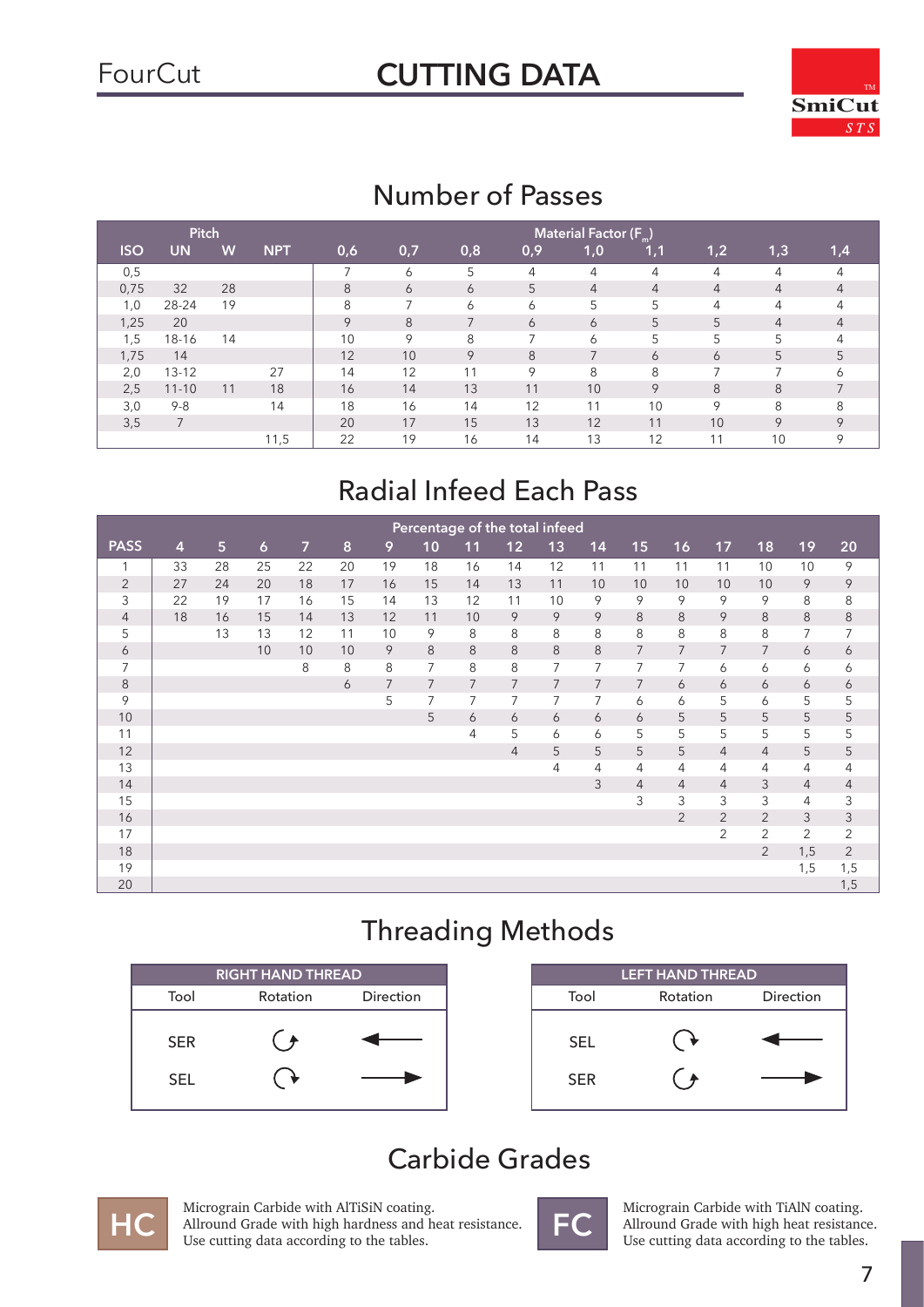<span id="page-7-0"></span>

#### **FourCut**





#### M METRIC

| <b>Pitch</b> | <b>Part Number</b> |    |     | Y    |  |
|--------------|--------------------|----|-----|------|--|
| mm           | <b>EXTERNAL</b>    | mm | mm  | mm   |  |
| 0,25         | 12E_0.25ISO_HC     | 12 | 2,4 | 0,2  |  |
| 0,3          | 12E_0.3ISO_HC      | 12 | 2,4 | 0,2  |  |
| 0,35         | 12E_0.35ISO_HC     | 12 | 2,4 | 0,25 |  |
| 0,4          | 12E_0.4ISO_HC      | 12 | 2,4 | 0,3  |  |
| 0,45         | 12E_0.45ISO_HC     | 12 | 2,4 | 0,4  |  |
| 0,5          | 12E_0.5ISO_HC      | 12 | 2,4 | 0,4  |  |
| 0,6          | 12E_0.6ISO_HC      | 12 | 2,4 | 0,4  |  |
| 0,7          | 12E_0.7ISO_HC      | 12 | 2,4 | 0,4  |  |
| 0,75         | 12E_0.75ISO_HC     | 12 | 2,4 | 0,4  |  |
| 0,8          | 12E_0.8ISO_HC      | 12 | 2,4 | 0,5  |  |
| 1,0          | 12E_1.0ISO_HC      | 12 | 2,4 | 0,6  |  |
| 1,25         | 12E_1.25ISO_HC     | 12 | 2,4 | 1,2  |  |
| 1,5          | 12E_1.5ISO_HC      | 12 | 2,4 | 1,2  |  |
| 1,75         | 12E_1.75ISO_HC     | 12 | 2,4 | 1,2  |  |
| 2,0          | 12E_2.0ISO_HC      | 12 | 2,4 | 1,2  |  |
| 2,5          | 12E_2.5ISO_HC      | 12 | 3,6 | 1,8  |  |
| 3,0          | 12E_3.0ISO_HC      | 12 | 3,6 | 1,8  |  |
| 3,5          | 12E_3.5ISO_HC      | 12 | 3,6 | 1,8  |  |

### UN UNIFIED

| <b>Pitch</b><br><b>TPI</b> | <b>Part Number</b><br><b>EXTERNAL</b> | L<br>mm | т<br>mm | Y<br>mm |  |
|----------------------------|---------------------------------------|---------|---------|---------|--|
|                            |                                       |         |         |         |  |
| 80                         | 12E_80UN_HC                           | 12      | 2,4     | 0,2     |  |
| 72                         | 12E_72UN_HC                           | 12      | 2,4     | 0,25    |  |
| 64                         | 12E_64UN_HC                           | 12      | 2,4     | 0,3     |  |
| 56                         | 12E_56UN_HC                           | 12      | 2,4     | 0,4     |  |
| 48                         | 12E_48UN_HC                           | 12      | 2,4     | 0,4     |  |
| 44                         | 12E_44UN_HC                           | 12      | 2,4     | 0,4     |  |
| 40                         | 12E_40UN_HC                           | 12      | 2,4     | 0,4     |  |
| 36                         | 12E_36UN_HC                           | 12      | 2,4     | 0,4     |  |
| 32                         | 12E_32UN_HC                           | 12      | 2,4     | 0,5     |  |
| 28                         | 12E_28UN_HC                           | 12      | 2,4     | 0,6     |  |
| 24                         | 12E_24UN_HC                           | 12      | 2,4     | 0,6     |  |
| 20                         | 12E_20UN_HC                           | 12      | 2,4     | 1,2     |  |
| 18                         | 12E_18UN_HC                           | 12      | 2,4     | 1,2     |  |
| 16                         | 12E_16UN_HC                           | 12      | 2,4     | 1,2     |  |
| 14                         | 12E_14UN_HC                           | 12      | 2,4     | 1,2     |  |
| 13                         | 12E_13UN_HC                           | 12      | 2,4     | 1,2     |  |
| 12                         | 12E_12UN_HC                           | 12      | 2,4     | 1,2     |  |
| 11                         | 12E_11UN_HC                           | 12      | 3,6     | 1,8     |  |
| 10                         | 12E_10UN_HC                           | 12      | 3,6     | 1,8     |  |
| 9                          | 12E_9UN_HC                            | 12      | 3,6     | 1,8     |  |
| 8                          | 12E_8UN_HC                            | 12      | 3,6     | 1,8     |  |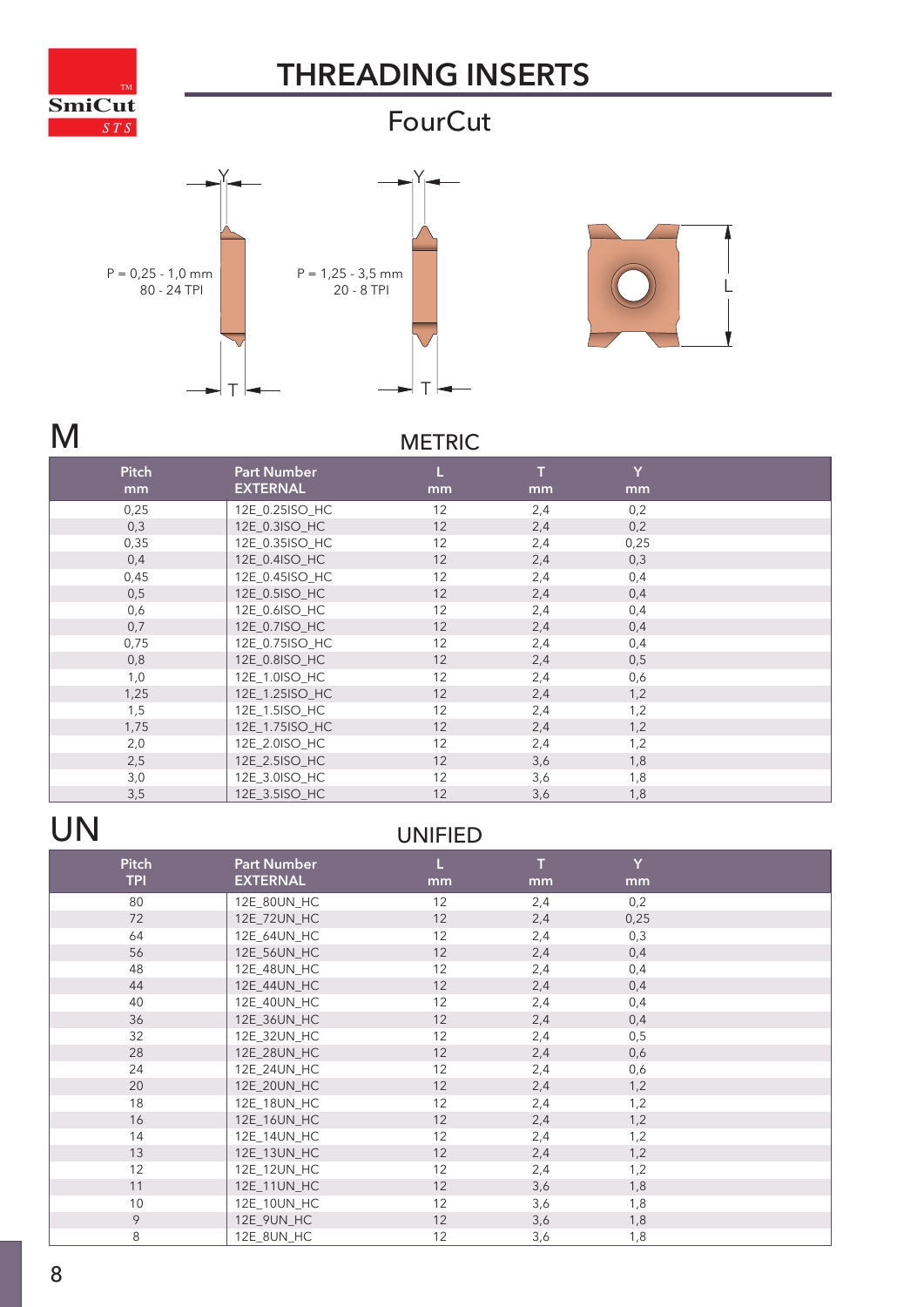## **[SmiCut](#page-2-0)**

#### **FourCut** 60° PARTIAL PROFILE 60°

| Pitch        |           | <b>Part Number</b> |    |     |     |  |
|--------------|-----------|--------------------|----|-----|-----|--|
| mm           | TPI       | <b>EXTERNAL</b>    | mm | mm  | mm  |  |
| $0,35 - 1,0$ | $72 - 24$ | 12E AA60 HC        |    | 2,4 | 0,6 |  |
| $0.5 - 2.0$  | $48 - 12$ | 12E A60 HC         |    | 2,4 | 1,2 |  |
| $0.5 - 3.0$  | $48 - 8$  | 12E AG60 HC        |    | 3,6 | 1,8 |  |
| $1,75 - 3,0$ | $14-8$    | 12E G60 HC         |    | 3,6 | 1,8 |  |

#### 55° PARTIAL PROFILE 55°

| Pitch        |           | <b>Part Number</b> |    |     |     |  |
|--------------|-----------|--------------------|----|-----|-----|--|
| mm           | TPI       | <b>EXTERNAL</b>    | mm | mm  | mm  |  |
| $0,35 - 1,0$ | $72 - 24$ | 12E AA55 HC        |    | 2,4 | 0,6 |  |
| $0,5 - 2,0$  | $48 - 12$ | 12E A55 HC         | 12 | 2,4 | 1,2 |  |
| $0.5 - 3.0$  | $48 - 8$  | 12E_AG55_HC        | 12 | 3,6 | 1,8 |  |
| $1,75 - 3,0$ | $14 - 8$  | 12E G55 HC         | 12 | 3,6 | 1.8 |  |

#### BS/G/Rp WHITWORTH PIPE THREAD

| <b>Pitch</b><br><b>TPI</b> | <b>Part Number</b><br><b>EXTERNAL</b> | mm | mm  | Y<br>mm |  |
|----------------------------|---------------------------------------|----|-----|---------|--|
| 28                         | 12E_28W_HC                            | 12 | 2,4 | 0,6     |  |
| 24                         | 12E 24W HC                            | 12 | 2,4 | 0,6     |  |
| 20                         | 12E_20W_HC                            | 12 | 2,4 | 1,2     |  |
| 19                         | 12E_19W_HC                            | 12 | 2,4 | 1,2     |  |
| 18                         | 12E_18W_HC                            | 12 | 2,4 | 1,2     |  |
| 16                         | 12E_16W_HC                            | 12 | 2,4 | 1,2     |  |
| 14                         | 12E_14W_HC                            | 12 | 2,4 | 1,2     |  |
| 12                         | 12E_12W_HC                            | 12 | 2,4 | 1,2     |  |
| 11                         | 12E_11W_HC                            | 12 | 3,6 | 1,8     |  |
| 10                         | 12E_10W_HC                            | 12 | 3,6 | 1,8     |  |
| 9                          | 12E_9W_HC                             | 12 | 3,6 | 1,8     |  |
| 8                          | 12E 8W HC                             | 12 | 3,6 | 1,8     |  |

#### R/RC BSPT PIPE THREAD

| <b>Pitch</b><br><b>TPI</b> | <b>Part Number</b><br><b>EXTERNAL</b> | mm | mm  | mm  |
|----------------------------|---------------------------------------|----|-----|-----|
| 28                         | 12E_28BSPT_HC                         |    |     |     |
| 19                         | 12E_19BSPT_HC                         |    | 2,4 | 1,2 |
| 14                         | 12E 14BSPT HC                         |    | 3,6 | 1.8 |
| 11                         | 12E_11BSPT_HC                         |    | 3,6 |     |

#### NPT NPT PIPE THREAD

| <b>Pitch</b><br><b>TPI</b> | <b>Part Number</b><br><b>EXTERNAL</b> | mm | mm  | mm  |  |
|----------------------------|---------------------------------------|----|-----|-----|--|
| 27                         | 12E_27NPT_HC                          |    | 2,4 | 0,6 |  |
| 18                         | 12E_18NPT_HC                          |    | 2,4 | 1,2 |  |
| 14                         | 12E 14NPT HC                          |    | 2,4 | 1.2 |  |
| 11,5                       | 12E_11.5NPT_HC                        |    | 3,6 | 1,8 |  |
|                            | 12E_8NPT_HC                           |    |     |     |  |

### NPTF NPTF DRYSEAL PIPE THREAD

| <b>Pitch</b><br><b>TPI</b> | <b>Part Number</b><br><b>EXTERNAL</b> | mm | mm  | mm  |  |
|----------------------------|---------------------------------------|----|-----|-----|--|
| 27                         | 12E 27NPTF HC                         |    |     | 0,6 |  |
| 18                         | 12E 18NPTF HC                         | 12 | 2,4 | 1,2 |  |
| 14                         | 12E 14NPTF HC                         | 12 | 2.4 | 1.2 |  |
| 11,5                       | 12E 11.5NPTF HC                       | 12 | 3,6 | 1,8 |  |
| 8                          | 12E_8NPTF_HC                          |    |     | 1.8 |  |

All inserts have ground profile and chipbreaker.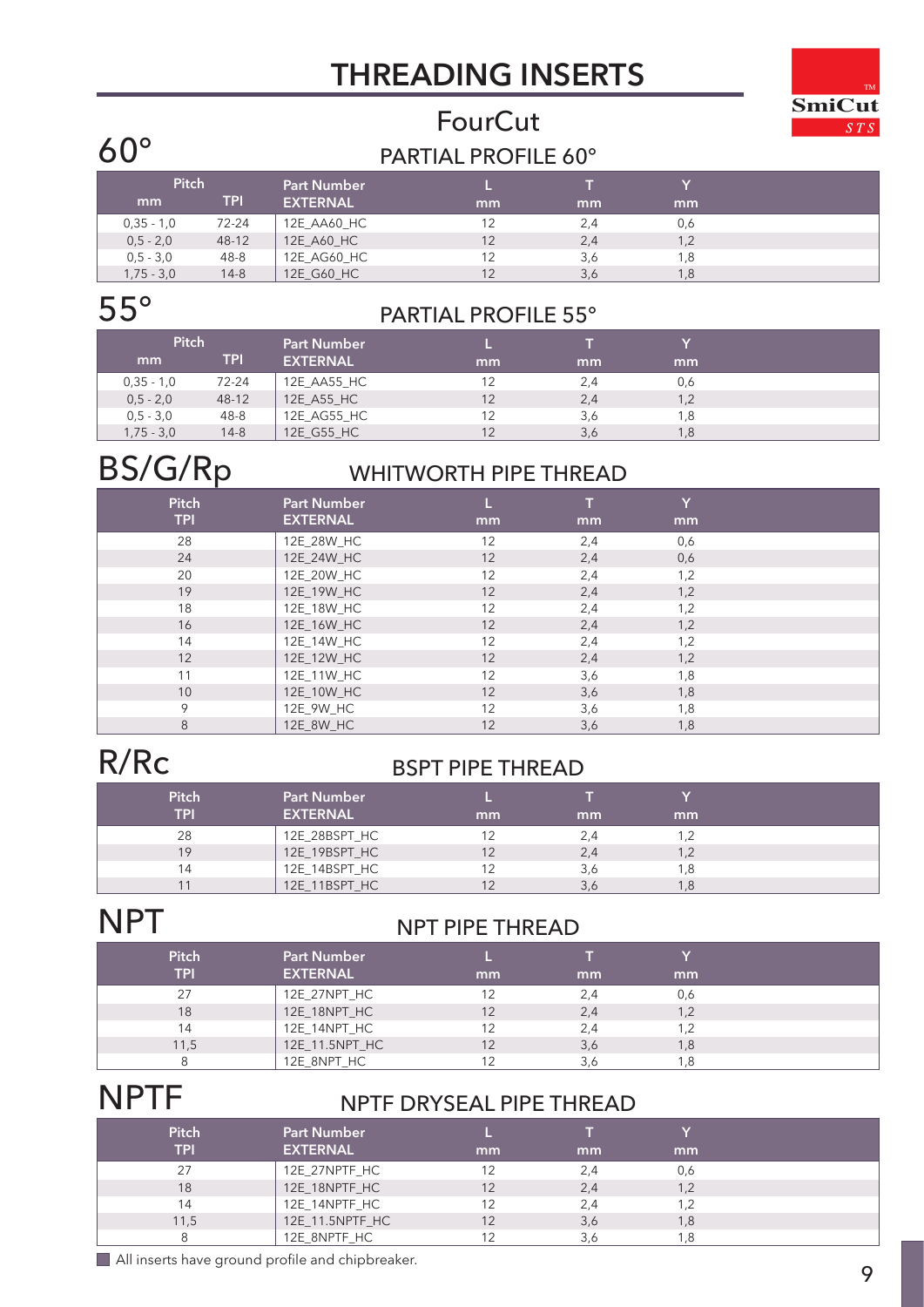

#### **FourCut**

#### PG STEEL CONDUIT THREAD DIN 40430

| <b>Pitch</b><br>TPI | <b>Part Number</b><br><b>EXTERNAL</b> | mm | mm  | mm         |  |
|---------------------|---------------------------------------|----|-----|------------|--|
| 20                  | 12E_20PG_HC                           |    |     | 2. ا       |  |
| 18                  | 12E_18PG_HC                           |    | 2,4 | 1,2        |  |
| 16                  | 12E_16PG_HC                           |    |     | . <u>.</u> |  |

### TR TRAPEZ DIN 103

| <b>Pitch</b><br>mm | <b>Part Number</b><br><b>EXTERNAL</b> | mm | mm  | mm  |  |
|--------------------|---------------------------------------|----|-----|-----|--|
| 1,5                | 12E_1.5TR_HC                          |    | 2,4 | 1,2 |  |
| 2,0                | 12E_2.0TR_HC                          |    | 2,4 | 1,2 |  |
| 3,0                | 12E_3.0TR_HC                          |    | 2,4 | 1,2 |  |
| 4.0                | 12E_4.0TR_HC                          |    | 3.6 | 1,8 |  |

### RD ROUND DIN 405

| Pitch<br>TPI | <b>Part Number</b><br><b>EXTERNAL</b> | mm | mm | mm  |  |
|--------------|---------------------------------------|----|----|-----|--|
| 10           | 12E_10RD_HC                           |    |    | .8  |  |
|              | 12E_8RD_HC                            |    |    | 1,8 |  |

### ACME ACME

| Pitch<br><b>TPI</b> | <b>Part Number</b><br><b>EXTERNAL</b> | mm | mm  | mm  |
|---------------------|---------------------------------------|----|-----|-----|
| 16                  | 12E_16ACME_HC                         | 12 |     | 1.2 |
| 14                  | 12E_14ACME_HC                         | 12 | 2,4 | 1,2 |
| 12                  | 12E_12ACME_HC                         | 12 | 2.4 | 1.2 |
| 10                  | 12E_10ACME_HC                         | 12 | 2,4 | 1,2 |
| 8                   | 12E_8ACME_HC                          | 12 | 2.4 | 1.2 |
|                     | 12E 6ACME HC                          |    |     | 1,8 |

### STACME STUB ACME

| <b>Pitch</b> | <b>Part Number</b> |    |     |     |  |
|--------------|--------------------|----|-----|-----|--|
| <b>TPI</b>   | <b>EXTERNAL</b>    | mm | mm  | mm  |  |
| 16           | 12E_16STACME_HC    | 12 | 2.4 | 1.2 |  |
| 14           | 12E_14STACME_HC    | 12 | 2,4 | 1,2 |  |
| 12           | 12E_12STACME_HC    | 12 | 2.4 |     |  |
| 10           | 12E_10STACME_HC    | 12 | 2,4 | 1,2 |  |
| 8            | 12E 8STACME HC     | 12 | 2.4 | 1.2 |  |
| 6            | 12E 6STACME HC     | 12 | 3,6 | 1,8 |  |
|              | 12E 5STACME HC     |    | 3.6 |     |  |

#### MJ METRIC

| <b>Pitch</b><br>mm | <b>Part Number</b><br><b>EXTERNAL</b> | mm | mm | mm  |
|--------------------|---------------------------------------|----|----|-----|
| 1,0                | 12E_1.0MJ_HC                          |    |    | 0,6 |
| 1,5                | 12E_1.5MJ_HC                          |    |    | 1,2 |
| 2.0                | 12E_2.0MJ_HC                          |    |    | .8  |

All inserts have ground profile and chipbreaker.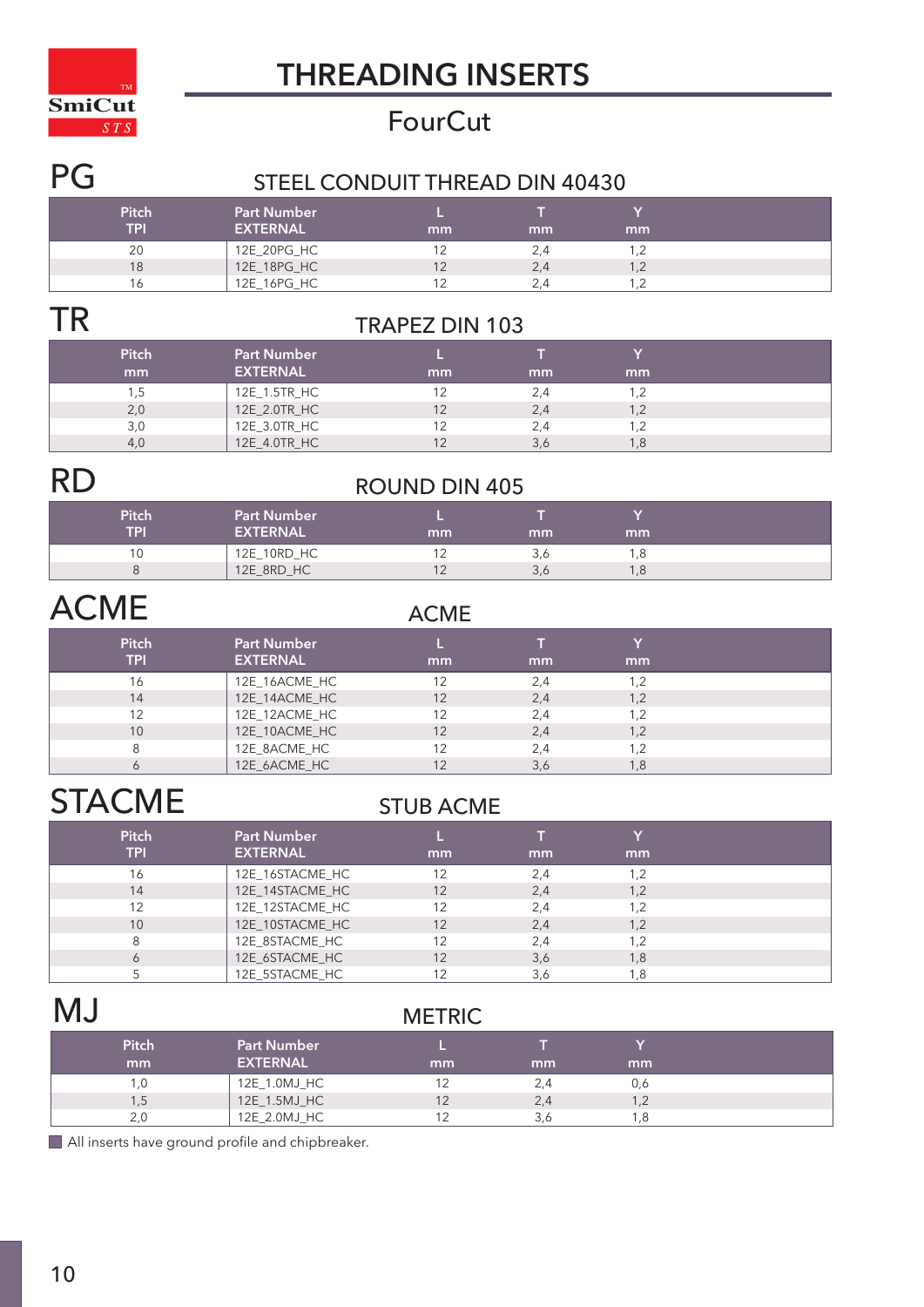#### FourCut Multitooth







| M            |                    |    |     | <b>METRIC</b> |      |                        |      |
|--------------|--------------------|----|-----|---------------|------|------------------------|------|
| <b>Pitch</b> | <b>Part Number</b> |    |     |               |      | Radial infeed per pass |      |
| mm           | <b>EXTERNAL</b>    | mm | mm  | mm            |      |                        |      |
| 1,0          | 12ER 1.0ISO2M HC   | 12 | 2.4 |               | 0.24 | 0.21                   | 0.18 |
| 1,5          | 12ER 1.5ISO2M HC   | 12 | 3,6 | 2,55          | 0,43 | 0,30                   | 0,21 |
| 2,0          | 12ER 2.0ISO2M HC   | 12 | 3,6 | 2,8           | 0.57 | 0.40                   | 0,28 |

#### G/Rp WHITWORTH PIPE THREAD **Part Number EXTERNAL L mm T mm Pitch TPI Y mm Radial infeed per pass 1 2 3**

| <b>Pitch</b> | <b>Part Number</b> |     |     |          |      | Radial infeed per pass |      |
|--------------|--------------------|-----|-----|----------|------|------------------------|------|
| TPI          | <b>EXTERNAL</b>    | mm  | mm  | mm       |      |                        |      |
| 14           | 12ER 14W2M HC      | . . | 3.0 | <u>.</u> | 0.55 | ე.38                   | 0.25 |



#### Advantages with Multitooth Inserts

With multitooth inserts the machining time can be reduced about 50% as two cutting edges are working every pass.

The first edge will cut the flanks of the thread and the second one will make the root radius. This will result in three easy breakable chips.

It is important to use radial infeed to get best performance. Above you have recommended infeed per pass for each insert.

Threading Inserts Kits



10X12E\_HC **Part Number** 

10 different inserts in one box.

#### 1.0 ISO 1.5 ISO 2.0 ISO 2.5 ISO 3.0 ISO  $\overline{\mathcal{O}}$  $\Omega$  $\overline{\circ}$  $\overline{\mathcal{O}}$  $\circ$

5X12E\_HC **Part Number** 

5 different inserts in one box.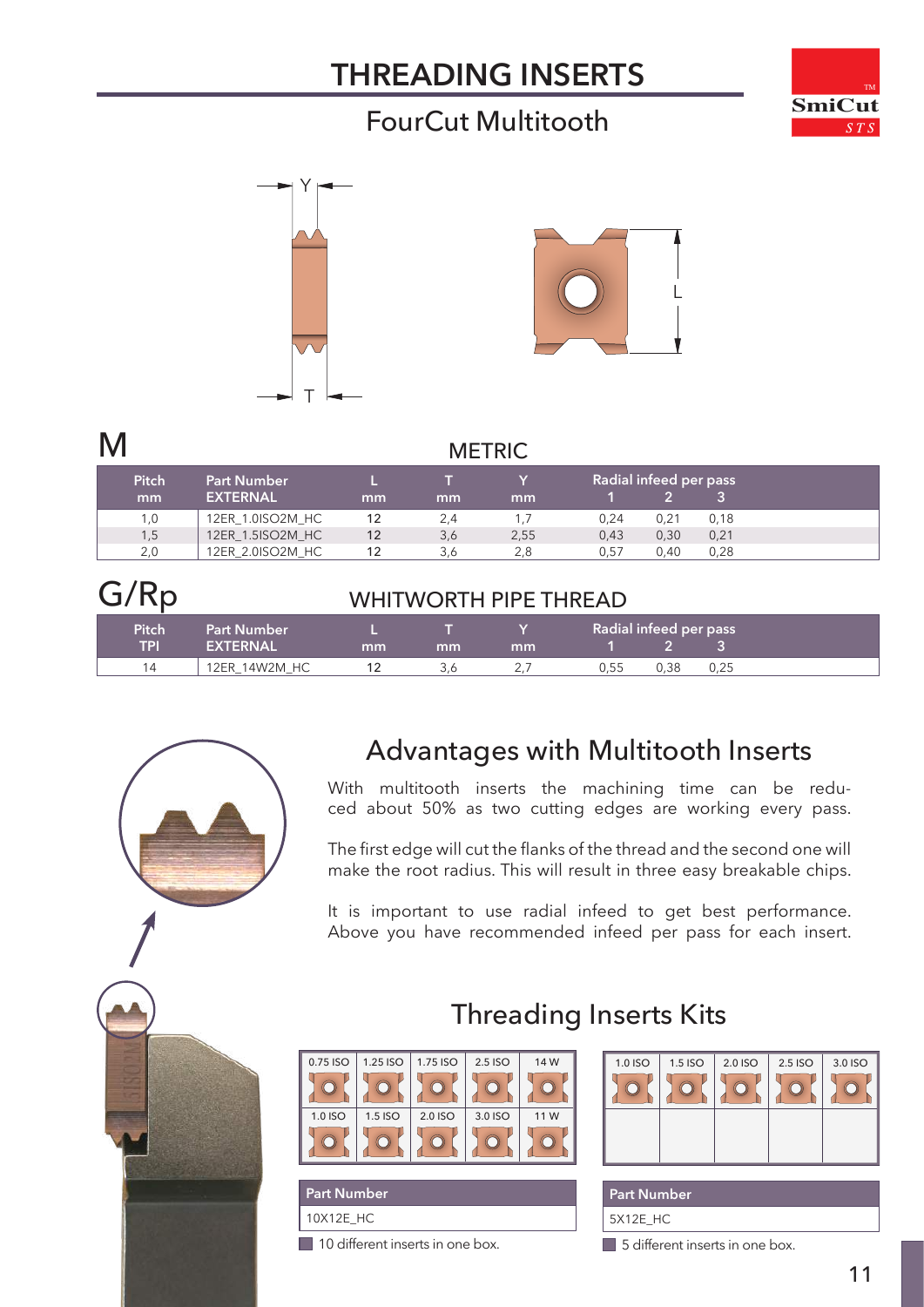#### **[TOOLHOLDERS](#page-2-0)**

<span id="page-11-0"></span>

#### **FourCut**





| <b>Insert</b> | <b>Part Number</b> | B/H |     | F  |  |
|---------------|--------------------|-----|-----|----|--|
| mm            |                    | mm  | mm  | mm |  |
| 12            | SER0808H12         | 8   | 100 | 8  |  |
| 12            | SER1010H12         | 10  | 100 | 10 |  |
| 12            | SER1212H12         | 12  | 100 | 12 |  |
| 12            | SER1616H12         | 16  | 100 | 16 |  |
| 12            | SER2020K12         | 20  | 125 | 20 |  |
| 12            | SER2525M12         | 25  | 150 | 25 |  |
| 12            | SER3232P12         | 32  | 170 | 32 |  |

The Part Numbers are for Right Hand Toolholders. For Left Hand specify Linstead of R. The Price is 10% higher for L.





| <b>Insert</b><br>mm | <b>Part Number</b> | B/H<br>mm | mm  | mm | <b>PLUG</b> |  |
|---------------------|--------------------|-----------|-----|----|-------------|--|
| 12                  | SER1212H12-J*      | 12        | 100 |    | M8x1        |  |
| 12                  | SER1616H12-J       | 16        | 100 | 16 | G1/8        |  |
| 12                  | SER2020K12-J       | 20        | 125 | 20 | G1/8        |  |
| 12                  | SER2525M12-J       | 25        | 150 | 25 | G1/8        |  |

\* This toolholder also has a plug on the backside, totally three plugs.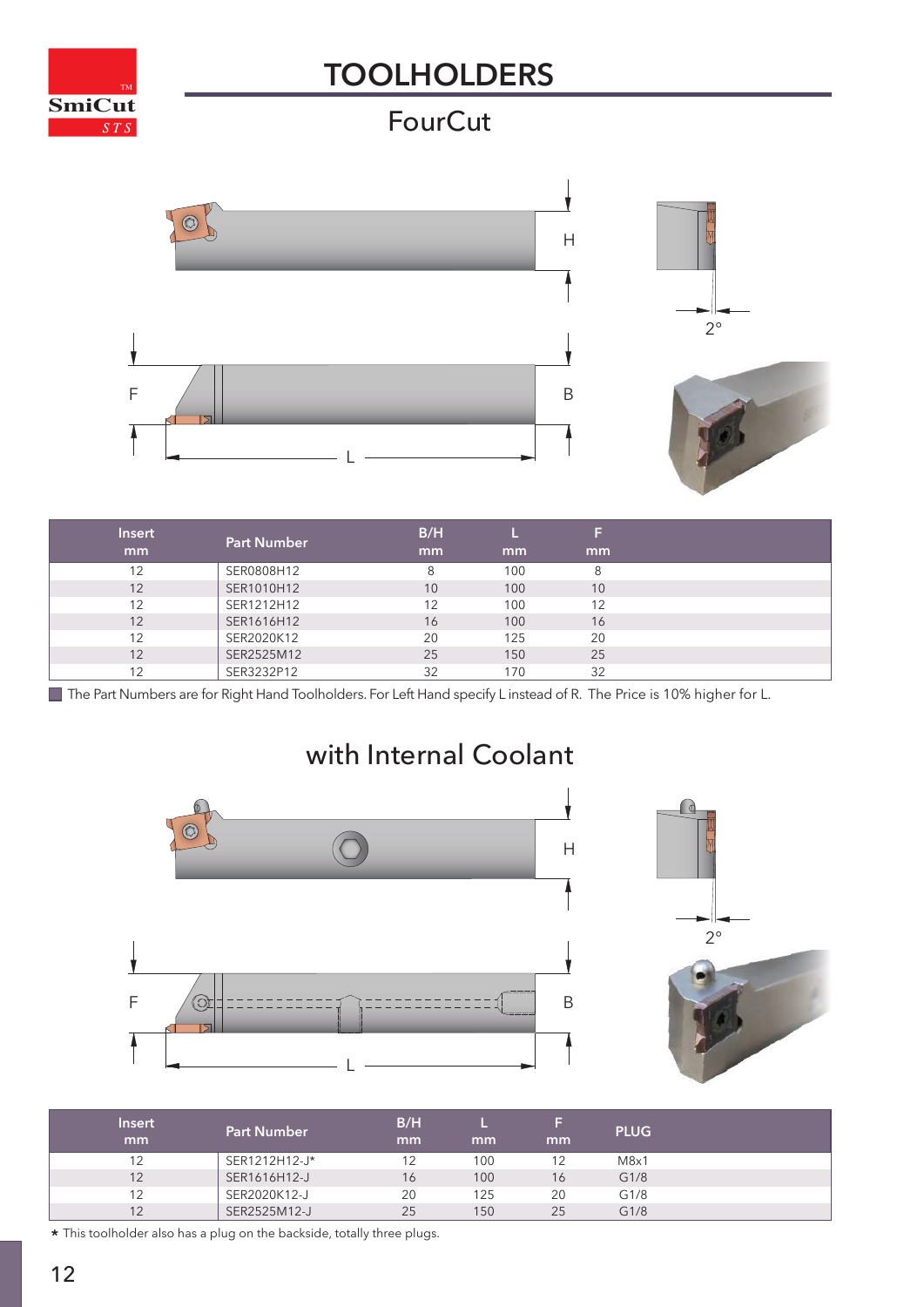#### **[TOOLHOLDERS](#page-2-0)**

#### with Extra Accessibility





r

R  $_{\sf max}$ 

 $\circledR$ 



| <b>Insert</b> | <b>Part Number</b> | B/H |     |    |    |      |
|---------------|--------------------|-----|-----|----|----|------|
| mm            |                    | mm  | mm  | mm | mm | mm   |
| 12            | SER1212T09H12      | 12  | 100 | 12 |    | 11.0 |
| 12            | SER1616T11H12      | 16  | 100 | 16 |    | 14,7 |
| 12            | SER2020T14K12      | 20  | 125 | 20 | 14 | 18,7 |
| 12            | SER2525T18M12      | 25  | 150 | 25 | 18 | 23,8 |

#### Maximum Allowable Access



$$
R_{\text{max}} = \sqrt{(r + 2.5)^2 + Y^2}
$$
  
T = R - r

You should never exceed the calculated R  $_{\text{max}}$  or the T dimension of the toolholder. If you need better accessibility you have to modify the holder.

For diagram of accessibility go to [smicut.com/acc](http://smicut.com/acc)

#### Spare Parts

| Insert     | Screw     | <b>Torx</b>                                        |  |
|------------|-----------|----------------------------------------------------|--|
| mm         | to insert | key                                                |  |
| . <u>.</u> | T9XM3     | TORX<br>T <sub>O</sub><br>$\overline{\phantom{a}}$ |  |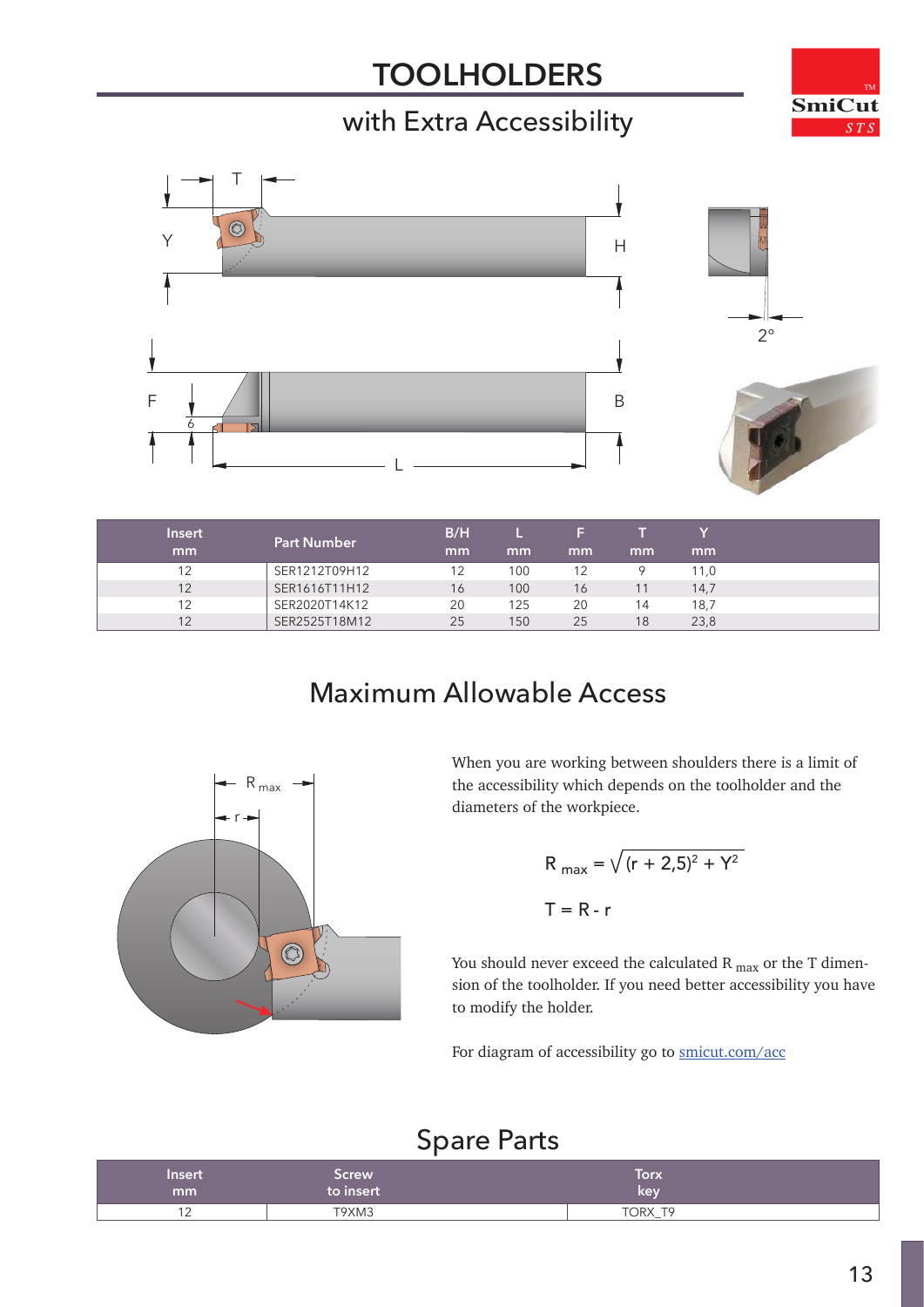<span id="page-13-0"></span>

### **[GROOVING INSERTS](#page-2-0)**

#### **FourCut**





#### SQ GROOVING

| W             | <b>EXTERNAL</b> | Ш  | $\mathbf{T}$ | н   |  |
|---------------|-----------------|----|--------------|-----|--|
| $+0/ +0.05$   | Part Number     | mm | mm           | mm  |  |
| 0,4           | 12ER_0.4SQ_HC   | 12 | 2,4          | 0,8 |  |
| 0, 5          | 12ER_0.5SQ_HC   | 12 | 2,4          | 1,0 |  |
| 0,6           | 12ER_0.6SQ_HC   | 12 | 2,4          | 1,2 |  |
| 0,7           | 12ER_0.7SQ_HC   | 12 | 2,4          | 1,4 |  |
| 0,8           | 12ER_0.8SQ_HC   | 12 | 2,4          | 1,6 |  |
| 0,9           | 12ER_0.9SQ_HC   | 12 | 2,4          | 1,8 |  |
| 1,0           | 12ER_1.0SQ_HC   | 12 | 2,4          | 2,0 |  |
| 1,1           | 12ER_1.1SQ_HC   | 12 | 2,4          | 2,0 |  |
| 1,2           | 12ER_1.2SQ_HC   | 12 | 2,4          | 2,0 |  |
| 1,3           | 12ER_1.3SQ_HC   | 12 | 2,4          | 2,0 |  |
| 1,4           | 12ER_1.4SQ_HC   | 12 | 2,4          | 2,0 |  |
| 1,5           | 12ER_1.5SQ_HC   | 12 | 2,4          | 2,0 |  |
| 1,6           | 12ER_1.6SQ_HC   | 12 | 2,4          | 2,0 |  |
| 1,7           | 12ER_1.7SQ_HC   | 12 | 2,4          | 2,0 |  |
| 1,85          | 12ER_1.85SQ_HC  | 12 | 2,4          | 2,0 |  |
| 2,0           | 12ER_2.0SQ_HC   | 12 | 2,4          | 2,0 |  |
| 2,15          | 12ER_2.15SQ_HC  | 12 | 2,4          | 2,0 |  |
| 2,3           | 12ER_2.3SQ_HC   | 12 | 2,4          | 2,0 |  |
| 2,5           | 12ER_2.5SQ_HC   | 12 | 3,6          | 2,0 |  |
| 2,65          | 12ER_2.65SQ_HC  | 12 | 3,6          | 2,0 |  |
| 2,8           | 12ER_2.8SQ_HC   | 12 | 3,6          | 2,0 |  |
| $\mathcal{E}$ | 12ER_3.0SQ_HC   | 12 | 3,6          | 2,0 |  |
| 3,15          | 12ER_3.15SQ_HC  | 12 | 3,6          | 2,0 |  |
| 3,3           | 12ER_3.3SQ_HC   | 12 | 3,6          | 2,0 |  |
| 3,5           | 12ER_3.5SQ_HC   | 12 | 3,6          | 2,0 |  |

#### Grooving Inserts Kit



10 different inserts in one box

#### Maximum Grooving Diameter



You are not able to use the maximum grooving depth when the diameter is bigger then  $D_{\text{max}}$  as the cutting edge below will touch the part.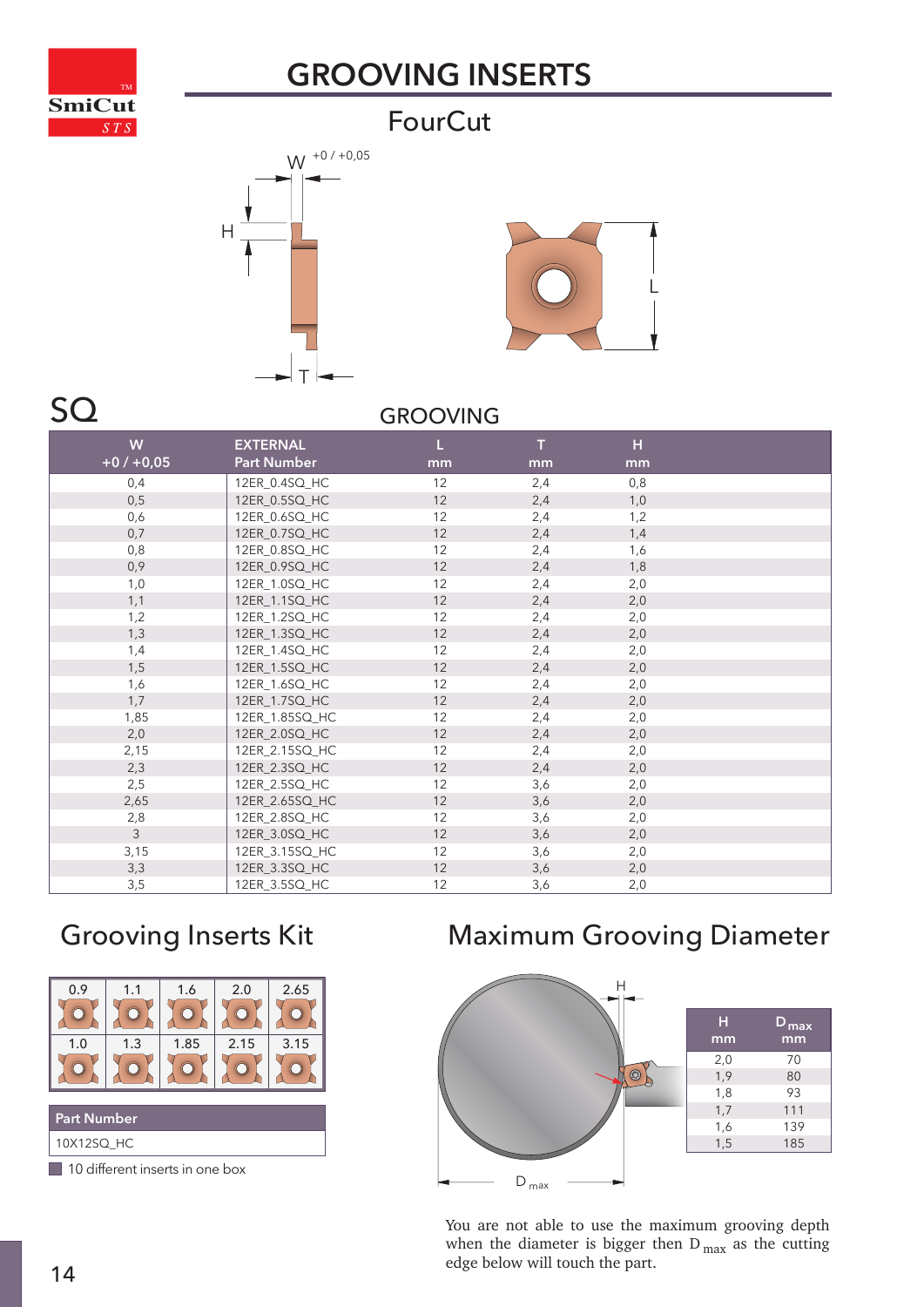## **FourCut**  *GROOVING*

**Same toolholder for GROOVING and THREADING!**